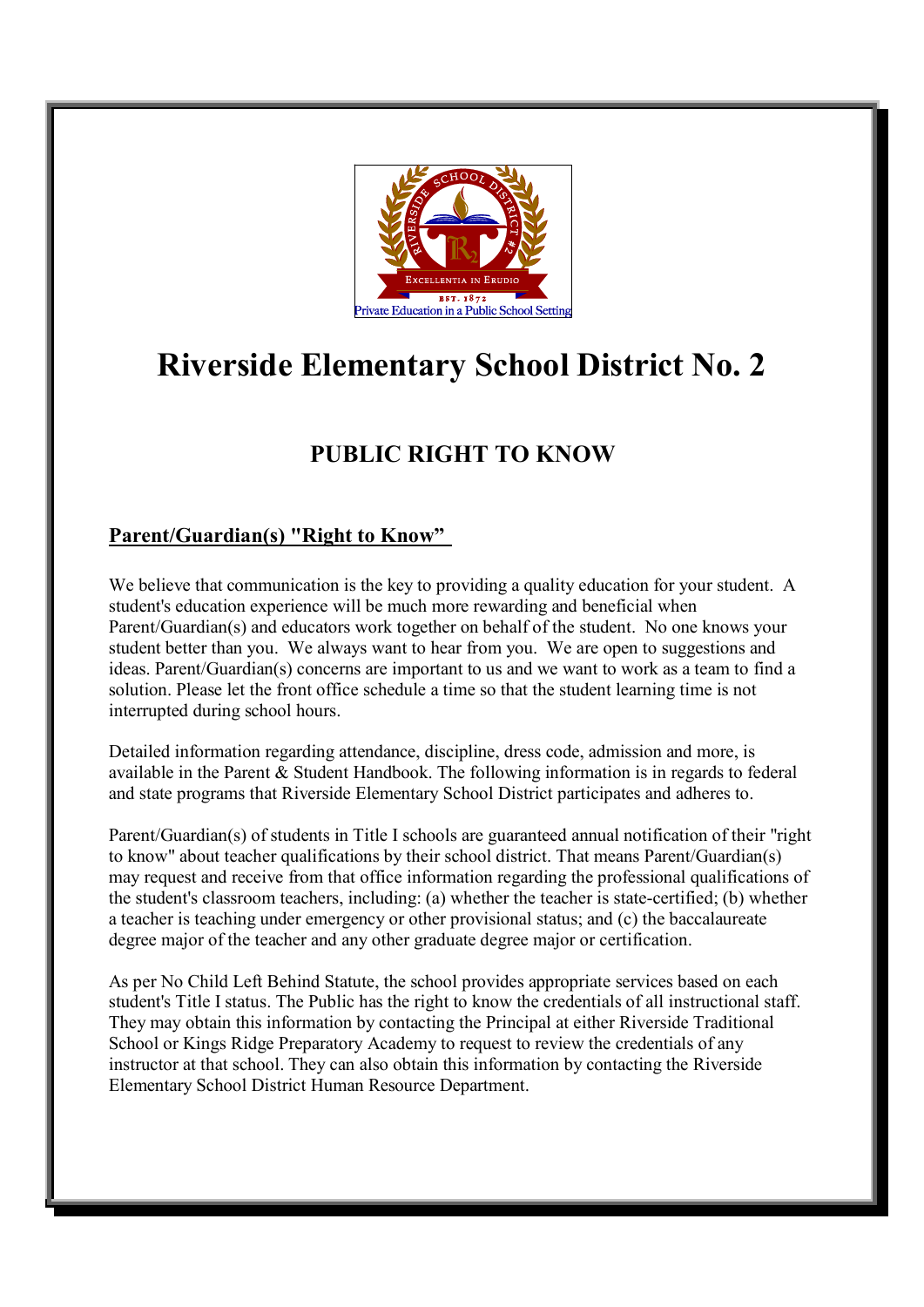#### **FERPA- Family Educational Rights and Privacy Act**

The Family Educational Rights and Privacy Act (FERPA) is a Federal law designed to protect the privacy of a student's education records. The law applies to all schools which receive funds under an applicable program of the U.S. Department of Education. FERPA gives Parent/Guardian(s) certain rights with respect to their children's education records.

These rights transfer to the student, or former student, who has reached the age of 18 or is attending any school beyond the high school level. Students and former students to whom the rights have transferred are called eligible students:

- $\triangleright$  Parent/Guardian(s) or eligible students have the right to inspect and review all of the student's education records maintained by the school. Schools are not required to provide copies of materials in education records unless, for reasons such as great distance, it is impossible for Parent/Guardian(s) or eligible students to inspect the records. Schools may charge a fee for copies.
- $\triangleright$  Parent/Guardian(s) and eligible students have the right to request that a school correct records believed to be inaccurate or misleading. If the school decides not to amend the record, the Parent/Guardian(s) or eligible student then has the right to a formal hearing. After the hearing, if the school still decides not to amend the record, the Parent/Guardian(s) or eligible student has the right to place a statement with the record commenting on the contested information in the record.
- $\triangleright$  Generally, schools must have written permission from the Parent/Guardian(s) or eligible student before releasing ANY information from a student's record. However, the law allows schools to disclose records, without consent, to the following parties:
	- School employees who have a need to know
	- Other schools to which a student is transferring
	- Certain government officials in order to carry out lawful functions
	- Appropriate parties in connection with financial aid to a student
	- Organizations conducting certain studies for the school
	- Accrediting organizations
	- Individuals who have obtained court orders or subpoenas
	- Persons who need to know in cases of health and safety emergencies; and State and local authorities, within a juvenile justice system, pursuant to specific State law.

Schools may also disclose, without consent, "directory" type information such as a student's name, address, telephone number, date and place of birth, honors and awards, and dates of attendance. However, schools must tell Parent/Guardian(s) and eligible students about directory information and allow Parent/Guardian(s) and eligible students a reasonable amount of time to request that the school not disclose directory information about them.

Schools must notify Parent/Guardian(s) and eligible students annually of their rights under FERPA. The actual means of notification (special letter, inclusion in a PTA bulletin, student handbook, or newspaper article) is left to the discretion of each school.